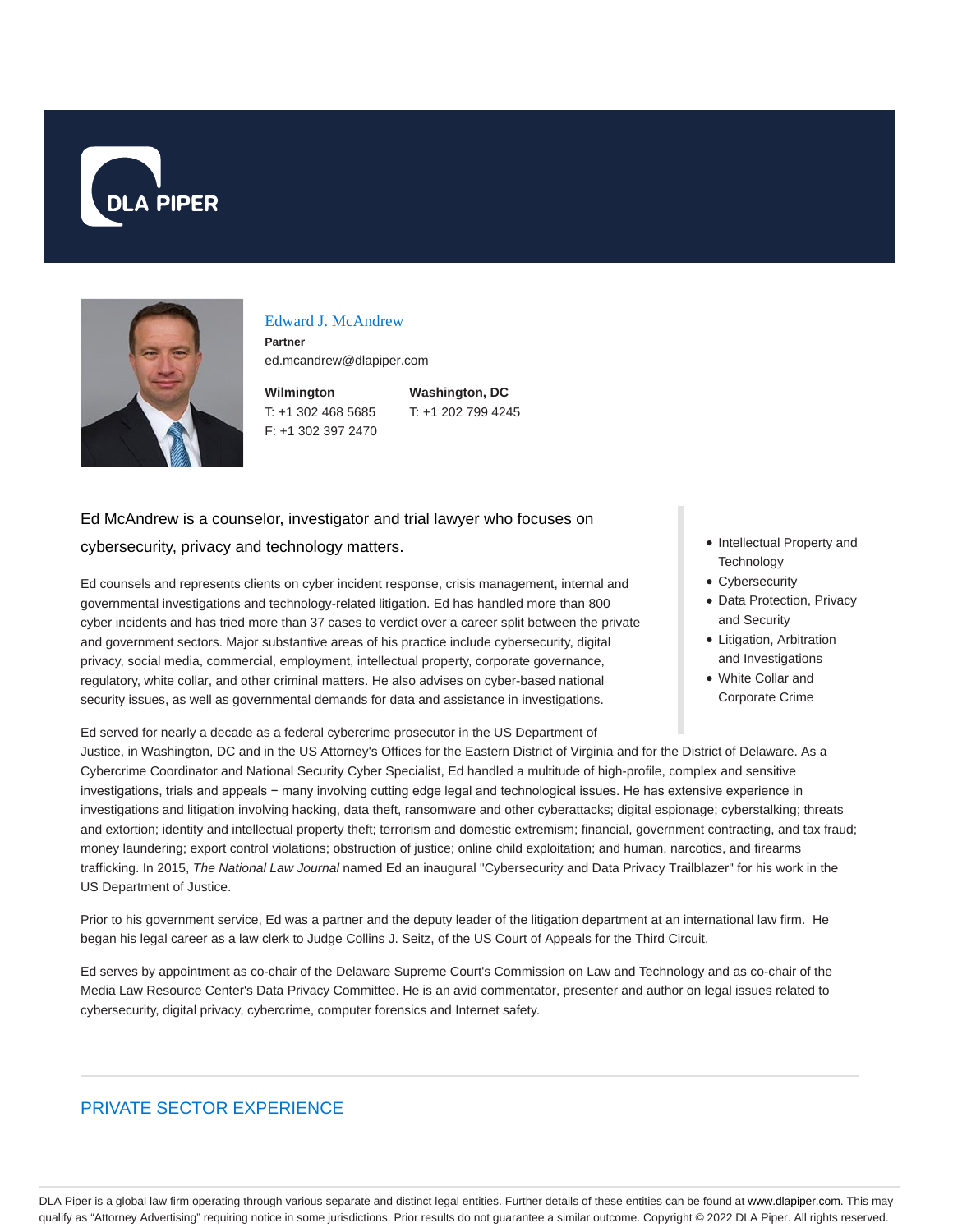#### **Crisis Management, Investigations & Litigation**

- Counseling and representation of energy sector company in response to network intrusion and \$35 million business email compromise, including successful recovery of all funds and federal grand jury investigation into incident
- Counseled and represented global technology company in investigations relating to high profile, supply chain incident impacting numerous public and private sector entities
- Representation of parties in federal grand jury investigation into allegations of political corruption, financial and tax fraud by individuals related to the U.S. presidential administration
- Counseling and representation of SaaS provider in responding to advanced persistent cyberattacks impacting financial information for millions of U.S. citizens and related regulatory investigations, class action and commercial litigation
- Counseling and representation of global financial services company in coordinated ransomware/data theft "double extortion" attacks, resulting investigations and commercial dispute resolution
- Counseling and representation of U.S. hospital in response to operationally disruptive ransomware attack and subsequent civil litigation alleging related patient death
- Counseling and representation of global entertainment production company in ransomware/data theft "double extortion" attack impacting operations and data in numerous countries
- Counseled and represented IT managed service provider in response to ransomware attack on US city and successful settlement of related civil disputes
- Defense of global consumer electronics retailer in data breach class action resulting from a payment card breach involving over 2 million customers
- Counseling and representation of media, entertainment and sports organizations and individuals victimized by technology facilitated defamation, extortion, cyberstalking, online threats and fraud
- Counseling and representation of organizations in various sectors in responding to governmental demands for third party data and assistance under FISA, ECPA and the CLOUD Act
- Counseled and represented multinational security company in first-of-its-kind ransomware/data theft "double extortion" attack
- Representation of a global life sciences company as the victim in a federal criminal investigation and prosecution relating to the theft of over \$1 billion in intellectual property by internal and external cyber actors located in multiple countries
- Conducted internal investigation of whistleblower claims regarding privacy law compliance issues for global consulting organization
- Pro Bono representation of national domestic violence and crime victims' rights organizations as amicus in defending the federal cyberstalking statute against First Amendment challenges
- Defense of national retailer in data breach class action resulting from payment card breach involving over 500,000 customers
- Counseling and representation of global life sciences company as the victim in a federal digital advertising fraud prosecution of international cybercriminals
- Counseling and representation of SaaS provider in "double extortion" attack impacting medical billing operations for nationwide customer base
- Counseling of global data and waste disposal company in cyberattack involving data breaches and payment re-direction schemes involving hundreds of Office365 accounts, and representation in regulatory investigations in multiple jurisdictions
- Defense of fraud and breach of fiduciary duty litigation against an international digital entertainment streaming service in the Delaware Court of Chancery
- Defense of an online retailer in computer fraud and intellectual property theft litigation
- Defense of an online marketing organization in data breach litigation
- Representation of a manufacturing company in civil litigation and criminal litigation relating to hacking and cybertheft of intellectual property by a competitor
- Counseling of consumer goods logistics company in ransomware attack that disrupted global operations during holiday season
- Defense of a large hotel and casino in a data breach class action brought by employees alleging the compromise of their personal information and related financial fraud
- Counseling and representation of insurance services company in cyber incident and financial fraud investigation relating to high profile natural gas disaster in the Northeastern United States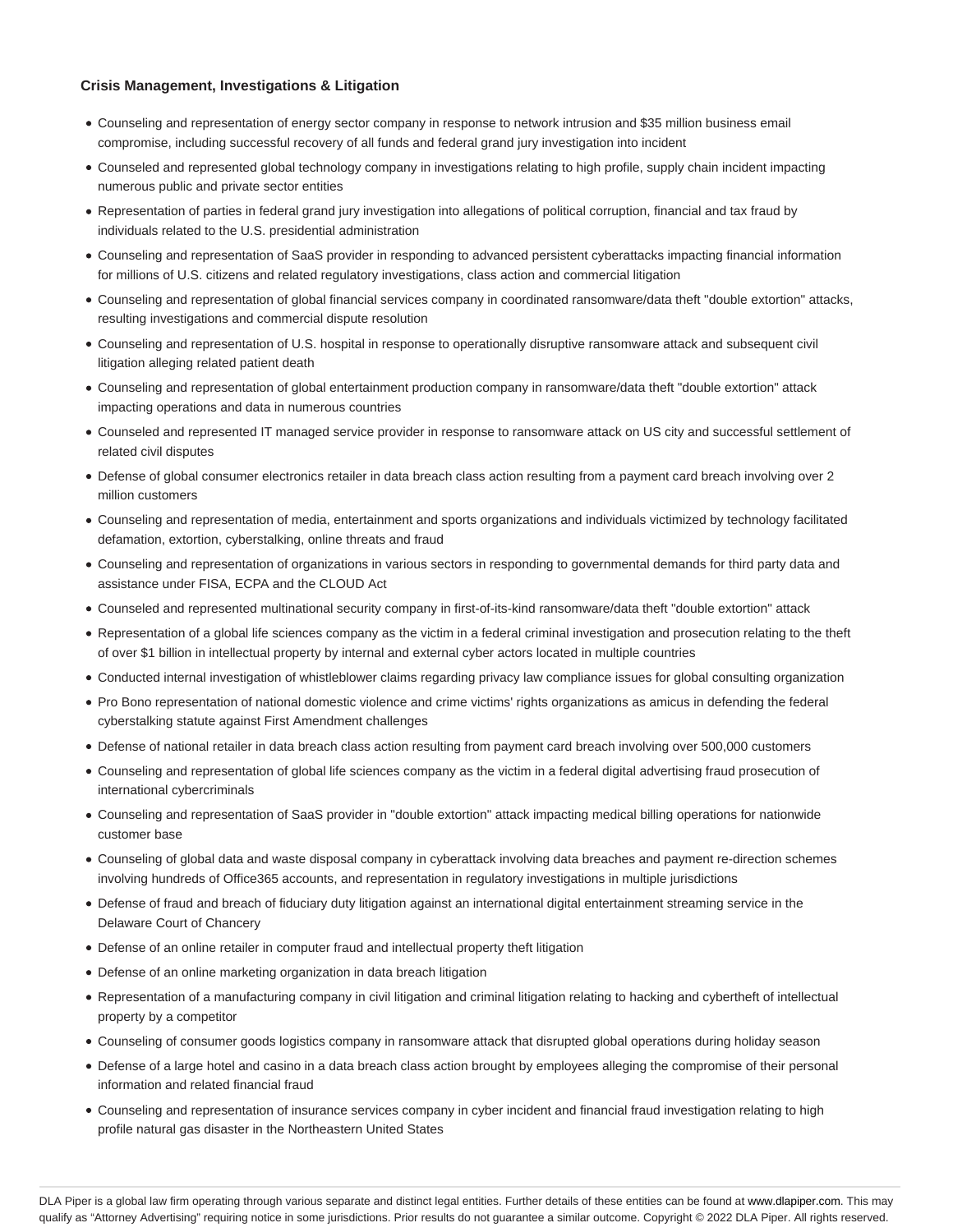- Representation of a federal defense contractor as the victim in criminal and national security investigations relating to nation-state cyberattacks targeting export-controlled intellectual property
- Investigation and response to nation-state advanced persistent cyberattacks on a global business technology and Internet infrastructure company
- Counseling of global consulting firm in intrusion into networks in multiple countries
- Counseling of global insurance company in response to cyber incident involving personal information of thousands of policyholders
- Defense of major U.S. university resulting in pre-complaint settlement of all claims relating to alleged cyberattack on virtual currency managed services provider
- Service as national coordinating counsel for large financial institution relating to privacy and cybersecurity issues in all U.S. civil litigation
- Counseling and representation of multinational pharmaceutical company in response to phishing attack targeting the Office 365 accounts of more than 1,000 employees
- Counseling and representation of medical device company in business email compromise attacks resulting in the re-direction of millions of dollars in vendor payments
- Representation of a national employee benefits organization in the investigation of and response to a web-based payroll re-direction attack
- Representation of a financial services company in a data breach impacting consumers in all states and resulting in multiple state attorneys general investigations
- Representation of a large financial institution in a data breach impacting customers in 30 states
- Representation of online retailers in a malware attacks impacting consumers in every state
- Investigation and response to a ransomware attack on a legal services organization
- Successful defense of nationally prominent membership organization in defamation, invasion of privacy and civil rights action filed by an expelled member following national media coverage of his involvement in domestic extremist and white supremacist groups
- Successfully represented publicly traded media company in arbitrations involving more than \$500 million in broadcasting, intellectual property, advertising, and corporate ownership rights relating to digital media technology
- Successfully represented mortgage purchaser in litigation related to \$43 million mortgage fraud scheme
- Successfully represented the Delaware Insurance Commissioner as receiver in \$20 million fraud, breach of contract, and tax cases against the DC government involving a real estate development project
- Secured one of the first decisions in the United States dismissing privacy and defamation claims against a website for publishing third-party content under Section 230 of the Communications Decency Act
- Successfully represented national supermarket chain in civil litigation relating to invasion of privacy, consumer fraud and newsgathering torts by major television broadcasting network
- Conducted internal investigations on behalf of boards of directors of various organizations relating to allegations of financial fraud and political corruption
- Conducted internal investigation and represented global insurance company in grand jury and SEC investigations of FCPA violations
- Conducted internal investigation and represented transportation technology company in governmental investigations of export control violations
- Represented target of grand jury investigation relating to large-scale environmental spill
- Represented private entities in election fraud litigation relating to ballot referendum on casino gambling
- Represented online advertising business in cybersquatting and trademark infringement actions
- Successfully litigated breach of contract case for advertising agency relating to information technology support contract
- Represented quasi-governmental real estate development agency in breach of lease litigation involving marinas located on Washington, D.C.'s Southwest Waterfront, near Nationals Park
- Litigated through Supreme Court appeal a successful First Amendment challenge to federal commercial casino advertising ban
- Defended global technology company in theft of trade secrets case involving recruitment of a competitor's Internet technology development team and alleging over \$1 billion in damages
- Successfully defended District of Columbia Government in \$75 million negligence case alleging catastrophic brain injury to prominent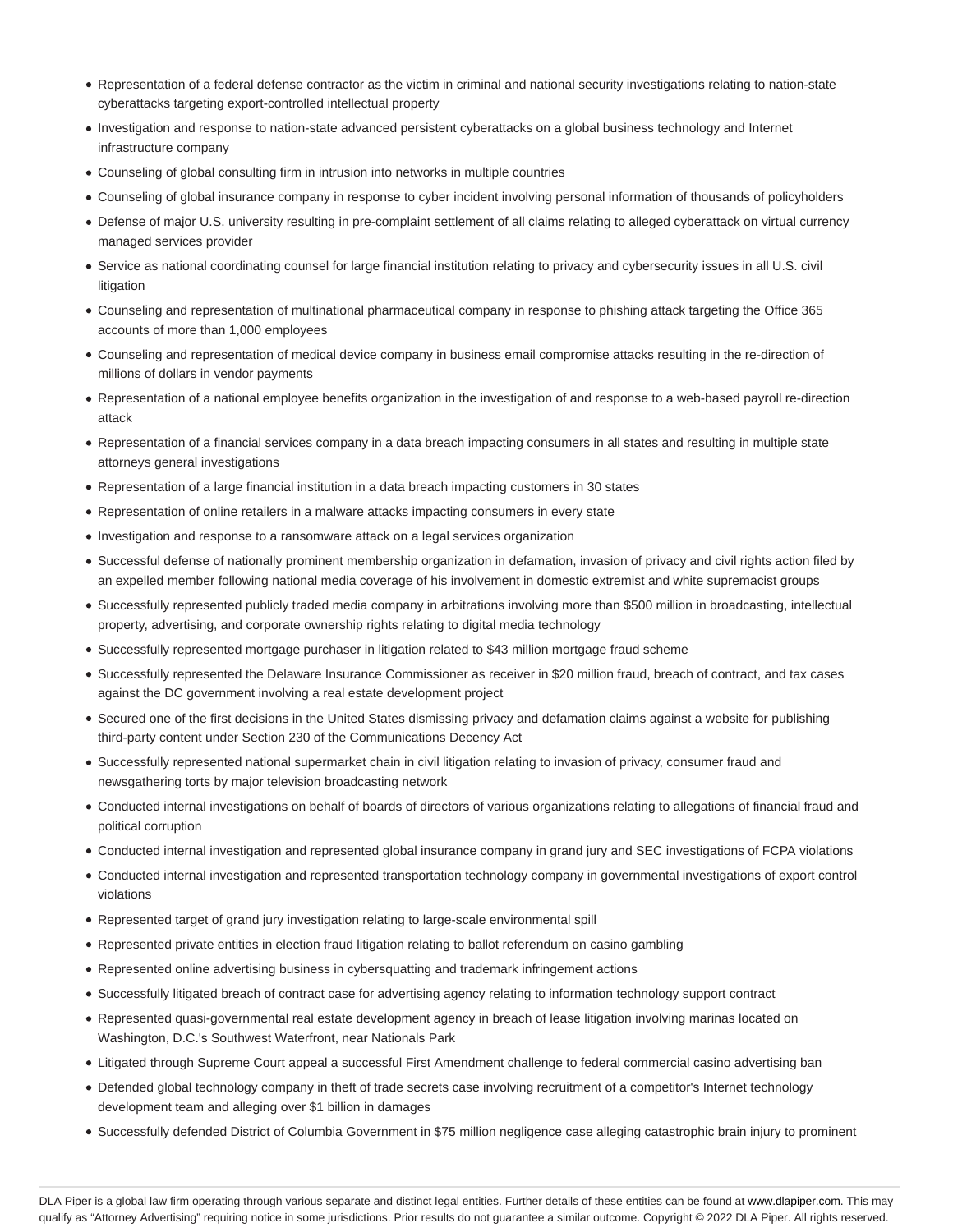plaintiff due to public safety issues

#### **General Technology Law Counseling**

- Advise media companies on potential civil and criminal liability related to technology-facilitated newsgathering by journalists
- Advise various cybersecurity companies on legal issues relating to proactive monitoring, threat hunting, intelligence gathering, incident response, forensic investigation, data analysis, law enforcement interaction and service as expert witnesses in litigation
- Advised European government on proposed legislation relating to the monitoring and reporting of Internet crimes against children by electronic communication services
- Advised social media app on content moderation policies and procedures relating to digital threats, domestic extremism and Internet crimes against children
- Advised European government agency on U.S. CLOUD Act and Wiretap Act issues
- Pro Bono counseling of human rights organization on the collection, preservation, authentication, and admission of mobile device evidence in U.S. criminal and civil trials and evidentiary proceedings relating to violent crimes
- Advised global financial services, logistics, automotive and other companies on U.S. law enforcement and global privacy issues related to the Wiretap Act, Stored Communications Act and CLOUD Act
- Counseling and training of multiple organizations, directors, officers and employees relating to technology facilitated defamation, extortion, cyberstalking, online threats, domestic extremism and other criminal activity
- Advised global eDiscovery SaaS provider on cybersecurity risk management, incident response and litigation planning
- Advised numerous organizations on the creation, implementation and enhancement of privacy and cybersecurity programs in the technology, financial services, insurance, government contracts, media, entertainment, sports, manufacturing, consumer goods, logistics, gaming, healthcare, life sciences, education, transportation, energy, and construction industries
- Advised organizations on the cybersecurity aspects of due diligence, contract drafting and negotiation of transactions of various sizes in the technology, financial services, insurance, media, entertainment, manufacturing, consumer goods life sciences and education industries
- Conducted cyber incident exercises for boards, senior executive teams and incident response teams for organizations in various sectors
- Advised various public companies on cybersecurity governance and securities law disclosures relating to cyber risk and cyber incidents

## PROSECUTORIAL EXPERIENCE

- First US prosecution of a foreign hackers for theft of trade secrets from American companies. Coordinated 3-year multinational investigations and successful prosecutions of members of international hacking and data theft conspiracy that breached the networks of a leading global technology company, various software supply chain companies, and the US Army, stealing thousands of identities and intellectual property valued in the billions of dollars
- First US convictions for cyberstalking resulting in death. Convicted three members of a multi-year cyberstalking conspiracy resulting in an active shooting of multiple victims and the murders of two women in the lobby of Delaware's largest courthouse
- Convicted a member of an international cybercrime organization of cybertheft, cracking, and online distribution of more than \$100 million in sensitive industrial-grade software owned by more than 200 technology companies to buyers in 28 states and more than 60 countries. One of the longest prison sentences in US history for cybertheft of intellectual property
- Led international online undercover investigations that infiltrated dark web networks, resulting in the identification and prosecution of thousands of suspects engaged in child pornography and child sex trafficking crimes, and the rescue of hundreds of child sexual abuse victims
- Convicted chief scientist of a defense and law enforcement contractor of cybercrime conspiracy involving use of cracked software obtained from international cybercriminals to design components used in Marine One presidential helicopters, Blackhawk helicopters, Patriot missiles, police radar and breath analysis equipment
- Investigated data breaches of an IT enterprise solutions and cloud services provider resulting in the compromise of systems and sensitive data of more than 50 entities and hundreds of millions of individuals
- Convicted a NASA scientist of cybercrime conspiracy involving uploading of cracked software obtained from international cybercriminals onto NASA computer network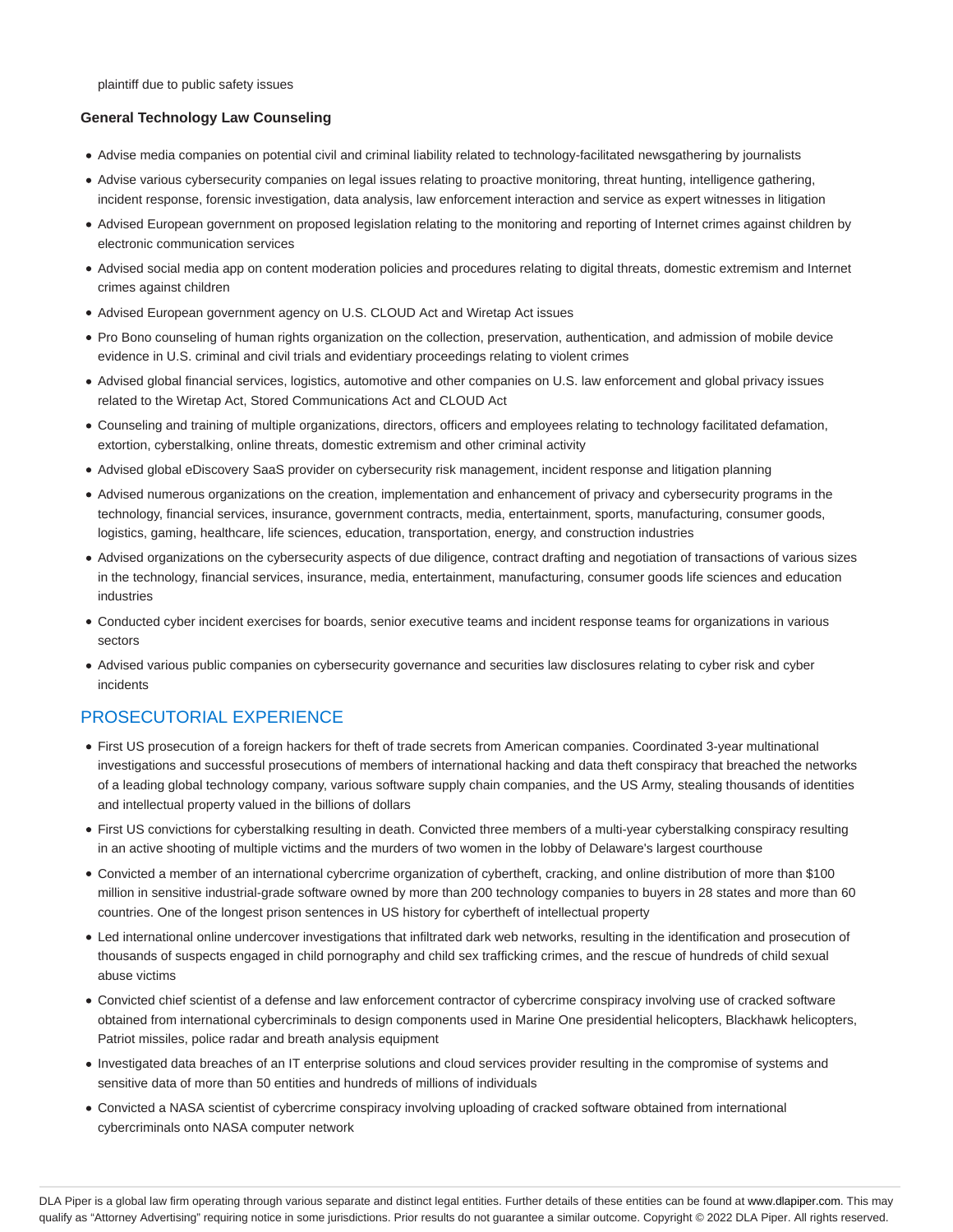- Convicted a website operator of cybertheft and online distribution of more than 24,000 copies of software products manufactured by at least 80 companies to thousands of customers
- Investigated money laundering and Bank Secrecy Act violations involving the use of stolen intellectual property to unlawfully mine, commoditize and sell virtual currencies on black markets
- Investigated and prosecuted numerous individuals for online child exploitation crimes, including: United States Secret Service officer stationed at the White House
	- Teachers, university professors and other school/university employees
	- Youth group leaders, camp counsellors and football, basketball, baseball and soccer coaches
	- o Priests, ministers and other church employees
	- o Healthcare providers and lawyers in government and private practice
	- Employees, including senior executives, of various types of companies
	- Local, state and federal law enforcement officers and senior managers
	- Active duty military personnel deployed in Operation Enduring Freedom and Operation Iraqi Freedom
	- Senior military and intelligence personnel and contractors stationed at the Pentagon, CIA, Dover Air Force Base and abroad
- Prosecuted a hacker for digital threats and cyberstalking of a federal prosecutor
- Investigated cybercrime ring engaged in the hacking of social media accounts of federal judges
- Conducted international investigation into a series of DDoS attacks against major financial institutions
- Investigated data breaches and theft of hundreds of thousands of identities from multiple financial, educational and governmental computer networks by foreign-based hackers
- Convicted members of a large-scale, Internet-based tax fraud conspiracy centered on electronic submission of more than 450 tax returns using more than 60 different Internet service accounts and 130 financial accounts. Total losses to the United States of US\$8 million in one year
- Convicted a leader of an identity theft and bank fraud conspiracy involving computer-facilitated check fraud using more than 200 stolen identities
- Investigated an entity and individuals for International Traffic in Arms regulatory violations involving Internet-based exports of technology relating to a US Navy contract
- Convicted an individual in a witness intimidation and obstruction of justice case involving use of a mobile device and Facebook to threaten a government witness in a murder-for-hire and drug trafficking trial. Arrest made in courtroom during trial
- Successfully litigated media right-of-access issues relating to courtroom testimony and evidence presentation in cybercrime trials
- Prosecuted cyberstalking and Internet threat campaign involving e-mail account hijacking and online defamation and dissemination of private, explicit videos
- Convicted a disgruntled employee of a domestic terrorism offense for mailing fake anthrax to the headquarters of a prominent media organization
- Investigated hacking into financial institution servers and theft of millions of dollars in customer funds
- Investigated hacking and hijacking of a retail business website by a former third-party vendor
- Investigated unauthorized access to a food supplier's computer network from a shipping port
- Investigated anonymous online threats to federal and state public officials and employees

## **CREDENTIALS**

## **Admissions**

- Delaware
- District of Columbia
- New Jersey
- Pennsylvania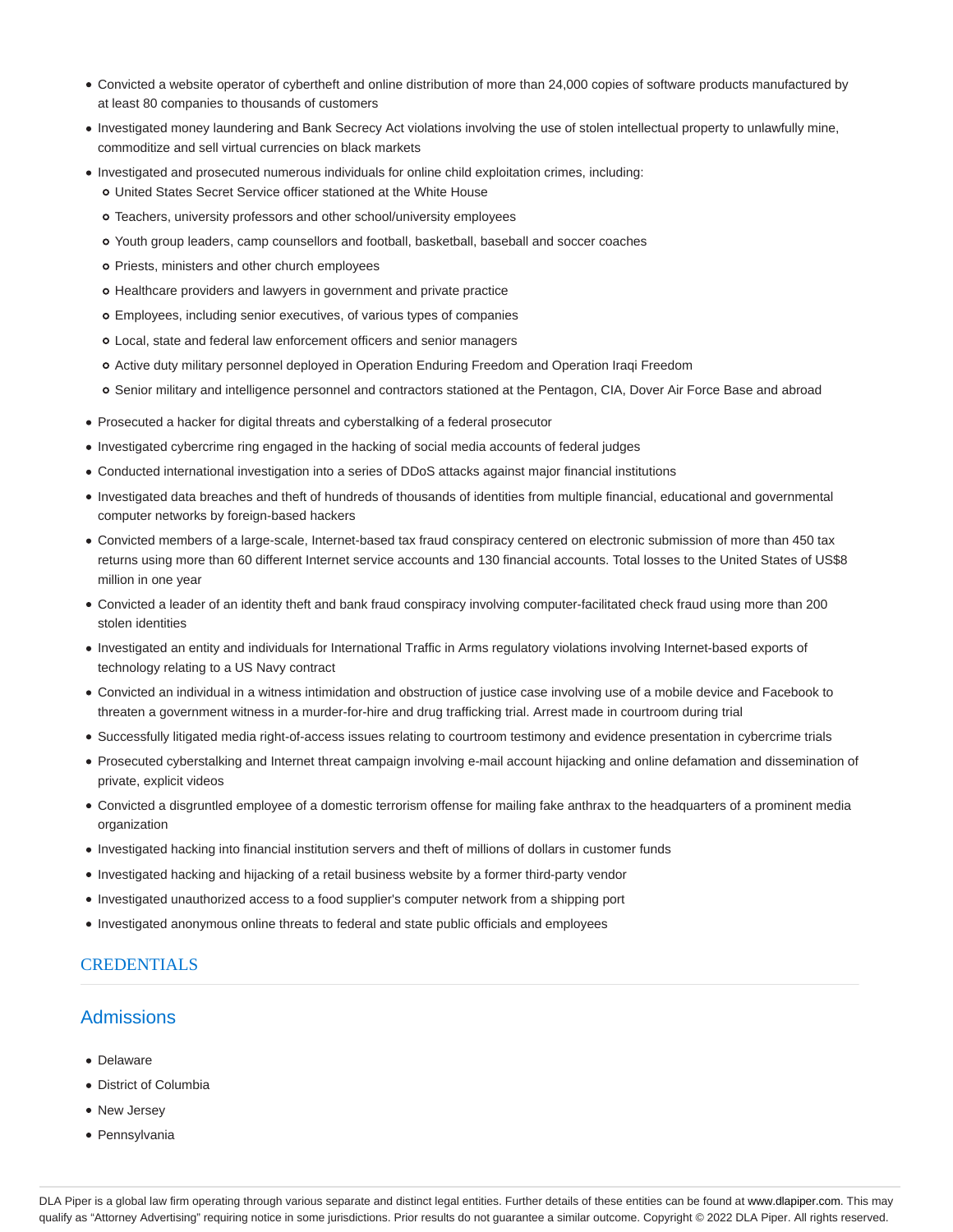# Clerk Experience

The Honorable Collins J. Seitz, US Court of Appeals for the Third Circuit, 1996-1997

## **Recognitions**

- Director's Award, US Department of Justice, 2019
- The Legal 500 United States 2020-21 - Recommended, Cyber Law (including Data Privacy and Data Protection) 2020 - Recommended, Data Privacy and Data Protection 2017 - Recommended, Financial Services Regulation Cybersecurity and Data Privacy Trailblazer, The National Law Journal, 2015
- Director's Special Recognition Award, Federal Bureau of Investigation, December 2015
- Exemplary Partnership Award, US Department of Homeland Security, US Immigration and Customs Enforcement, Homeland Security Investigations, February 2015
- Director's Award, US Department of Homeland Security, US Immigration and Customs Enforcement, November 2013
- Assistant Attorney General's Award for Outstanding Advocacy in Protecting Citizens from Online Crime, US Department of Justice, November 2008

For more information, pursuant to New Jersey Lawyer Advertising guidance, please click here.

## **Education**

- J.D., Catholic University of America 1995 magna cum laude Editor-in-Chief, Catholic University Law Review
- B.A., The College of New Jersey 1992

## **Memberships**

- Supreme Court of Delaware, Commission on Law & Technology Co-Chair
- Media Law Resource Center, Data Privacy Committee Co-Chair
- American Bar Association, Litigation, Criminal Justice and Business Law Sections, Communications Law Forum
- International Association of Privacy Professionals
- Law360 Cybersecurity & Privacy Editorial Advisory Board

### **INSIGHTS**

## **Publications**

**US Senate unanimously passes the Strengthening American Cybersecurity Act**

14 March 2022 Prior versions of this and related legislation failed to win passage in recent years.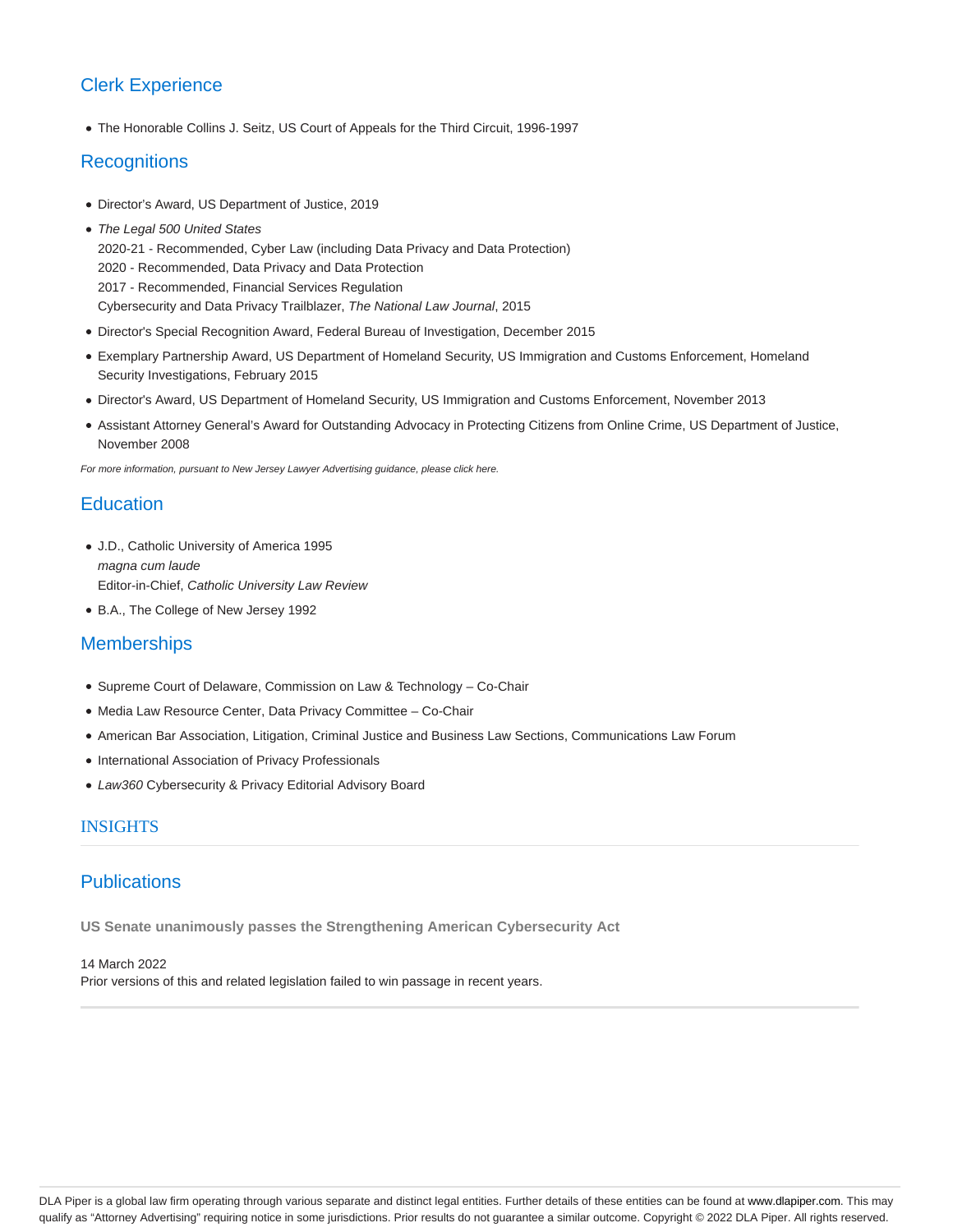**Google files groundbreaking civil suit to disrupt massive botnet with blockchain backup system**

10 December 2021

Civil actions to take down botnets have been around for years, but the blockchain aspect adds a new twist.

**Supreme Court significantly limits the scope of the Computer Fraud and Abuse Act**

4 June 2021 The decision will largely gut the CFAA as a tool for addressing insider data theft.

**Supreme Court dives into circuit split over the Computer Fraud and Abuse Act**

28 January 2021 What does it mean to "exceed authorized access" to an Internet-connected device?

- "Coronavirus: Cybersecurity considerations for your newly remote workforce (United States)," March 31, 2020
- "Are you ready for CCPA class action litigation?," March 30, 2020
- "Coronavirus: Cyber hygiene practices," March 25, 2020
- "Cybercrime: Beware the Business Email Compromise," October 2019
- "Surviving the Service Provider Data Breach," The Legal Intelligencer, July 18, 2019
- . "ABA's Data Breach Disclosure Opinion:A Must-Read for All Lawyers," The Journal of the Delaware State Bar Association, March 2019
- "You've Been Breached! Now What?" SCMagazine, September 18, 2018
- "Welcome Back to America! Now Gimme Your Phone," ABA Journal of the Section of Litigation, Spring 2018
- "Malware Everywhere What's a Reasonable Lawyer to Do?" Delaware Lawyer, November 2017
- "Author, "10 Critical Steps to Create a Culture of Cybersecurity," Dark Reading, July 26, 2017
- "Companies Must Prepare for Future Filled with Ransomware Attacks," The Hill, May 20, 2017

## **Events**

- "The Ransomware Threat Is Changing Sectoral Implications," DLA Piper Webinar, June 17, 2020
- "Cybersecurity for a 2020 Workforce," DLA Piper Webinar, May 28, 2020
- "Cyber Considerations in the Time of COVID-19," Media Law Resource Center Webinar, April 29, 2020
- "Cybersecurity: What Should Keep You Up at Night," ESRA Privacy Symposium, March 10, 2020
- "Mobile Data:Issues in Data Privacy and Data Protection," Legalweek, New York, February 5, 2020
- "Cybersecurity for Your Legal Practice," Delaware State Bar Association CLE, January 23, 2020
- "Cybersecurity:New War, New Rules Tales from the Trenches," IAPP, Luxembourg, January 16, 2020
- "Are You Ready for CCPA Data Breach Litigation?" DLA Piper Webinar, January 9, 2020
- "Cybersecurity for Delaware Lawyers:Delaware Supreme Court Pre-Admission Conference," Wilmington, November 21, 2019
- "Protecting Yourself and Others in a Digital World," Kennett Middle School, October 1, 2019
- "Government Data Demands:What You, Your Clients, and Your Companies Should Know," Relativity Fest, Chicago, October 22, 2019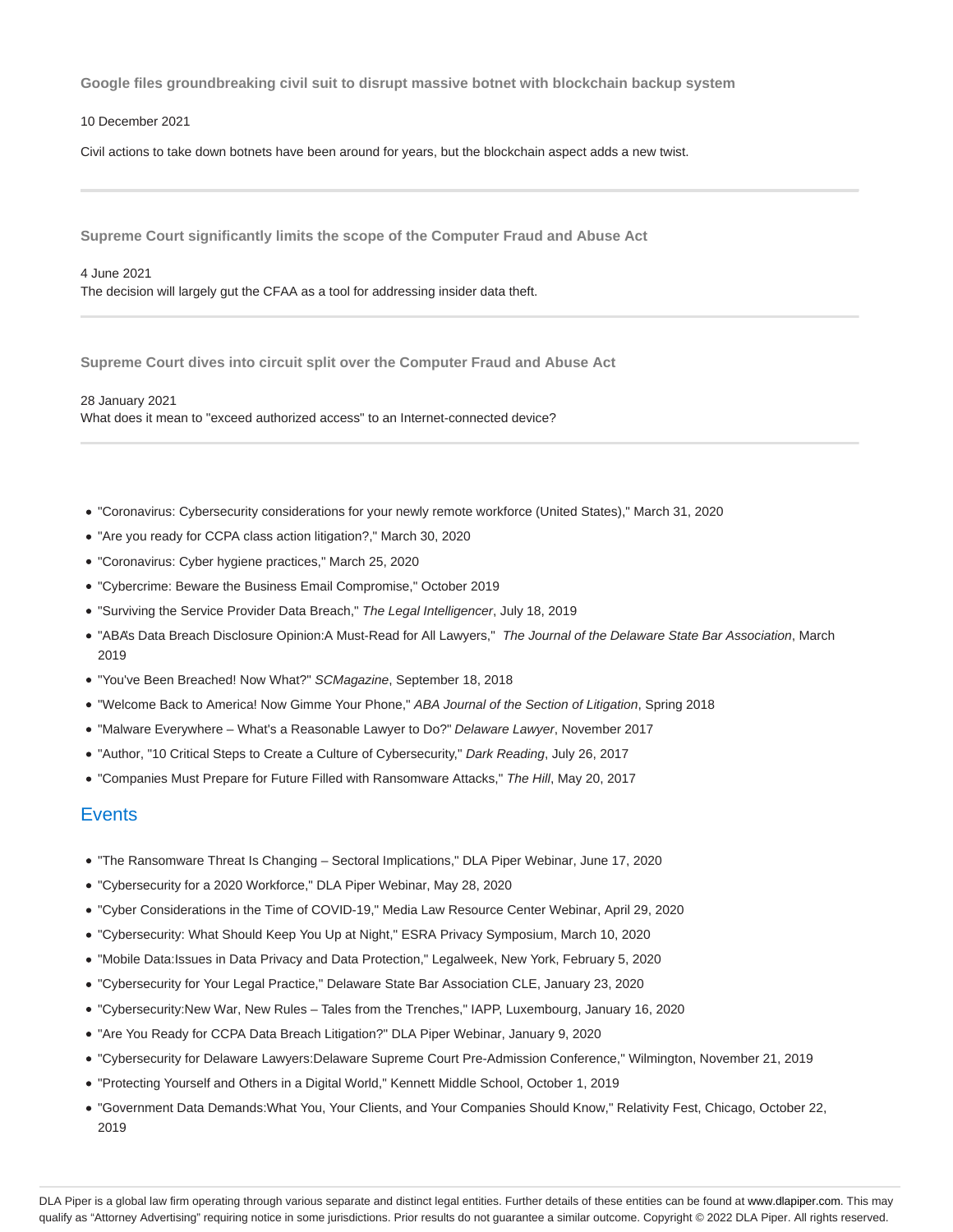- "Recent Developments in Data Security and E-Discovery 2019," Delaware State Bar Association CLE, October 8, 2020
- "Cybersecurity and Privacy Regulatory Framework:Best Practices for Compliance," Association of Insurance Compliance Professional Annual Meeting, Denver, September 25, 2019
- "It's a Hostile Takeover:New Threats in Cybersecurity and How to Address Them," Association of Insurance Compliance Professional Annual Meeting, Denver, September 24, 2019
- "Friday the 13th:Cybersecurity & Technology for Lawyers," Delaware Supreme Court Commission on Law & Technology/Office of Disciplinary Counsel, September 13, 2019
- "Healthcare Compliance Symposium 2019," First Healthcare Compliance, April 2019
- "Recent Developments in Data Security and E-Discovery," Delaware State Bar Association CLE, November 2018
- "The Weaponization of the Internet," Temple University Law School, Philadelphia, October 2018
- "Mission Critical Cybersecurity: Navigating Data Privacy and Cybersecurity Threats from an In-House Perspective," ACC Annual Meeting, Austin, October 2018
- "From Carpenter to the GDPR: 2018 Data Privacy and Protection Law Update," Relativity Fest, Chicago, October 2018
- "The Internet of Things from a Legal and Regulatory Perspective," Relativity Fest, Chicago, October 2018
- "Outside Our Borders: How New Laws Will Affect Businesses," Colorado Cybersecurity Summit, Denver, September 2018
- "Technology facilitated Harassment and Stalking," Delaware Judges Conference, Wilmington, September 2018
- "Current Issues in Cybercrime and Cybersecurity," Delaware Law School, Wilmington, August 2018
- Panelist, "Key Takeaways from the 2018 ACC State of Cybersecurity Report: An In-House Perspective," ACC Mountain West Lunch and Learn, Salt Lake City, August 2018
- "Working with Law Enforcement," American Bar Association's Third National Institute on Cybersecurity Law, New York, June 2018
- "Requirements and Best Practices for Staying Ahead of and Responding to Cyber Threats," 13th Annual ABA/FCBA Privacy and Data Security Symposium, Washington, DC, March 2018
- "Shining a Light on Technology-Facilitated Exploitation," Archdiocese of New Orleans Human Trafficking Summit, March 2018
- "Cybercrime & Cybersecurity Law in 2018," Washington and Lee University School of Law, February 2018
- "From the Iron Rooster to Amazon Alexa: Mobile Discovery and the Internet of Things," LegalTech New York 2018, January 2018
- "Navigating a Breach & Activating a Proven Incident Response Plan," OpenText webinar, January 2018
- "The Two Sides of Cybersecurity: Proactive Planning & Incident Response," Delaware State Bar Association, Wilmington, January 2018
- Roundtable Discussion of Law Enforcement Interaction with Organizational Victims of Cybercrime, FBI/U.S. Department of Justice Regional Pharmaceutical Conference, Collegeville, Pennsylvania, November 2017
- "Incident Response on the Down Low," IAPP 3rd Annual Florida Privacy & Cybersecurity Law Symposium, Jacksonville, November 2017
- US Department of Justice National Security Specialists Conference, Washington, DC, October 2017
- "Internet of Things: Law, Technology & Practice," Relativity Fest, Chicago, October 2017
- "Game Planning for Cyber Incidents: Practicing and Executing Effective Cyber Incident Response," Delaware Trust Conference, Wilmington, October 2017
- "Hack Yeah! Cybersecurity @ the Ball Park!," Hispanic Bar Association of Pennsylvania, Philadelphia, June 2017
- "Privacy & Data Security: A Simulated Breach & Response Plan," Enfuse Conference, Las Vegas, May 2017
- "From the Lab to the Courtroom: Harnessing Digital Evidence to Win Cases," Keynote Address, Access Data User Summit, San Diego, May 2017
- "Learning Lab: Investigating and Prosecuting Cybercrime Enter the Law Enforcement Trenches," RSA Conference, San Francisco, February 2017
- "Hot Topics on the Internet and Data Privacy," ABA Forum on Communications Law, New Orleans, February 2017
- "E-Discovery for Investigations and Criminal Matters," Legaltech New York, New York City, February 2017
- "An Exercise in Cyber Incident Response," ACC Cybersecurity Summit, Washington, DC, January 2017